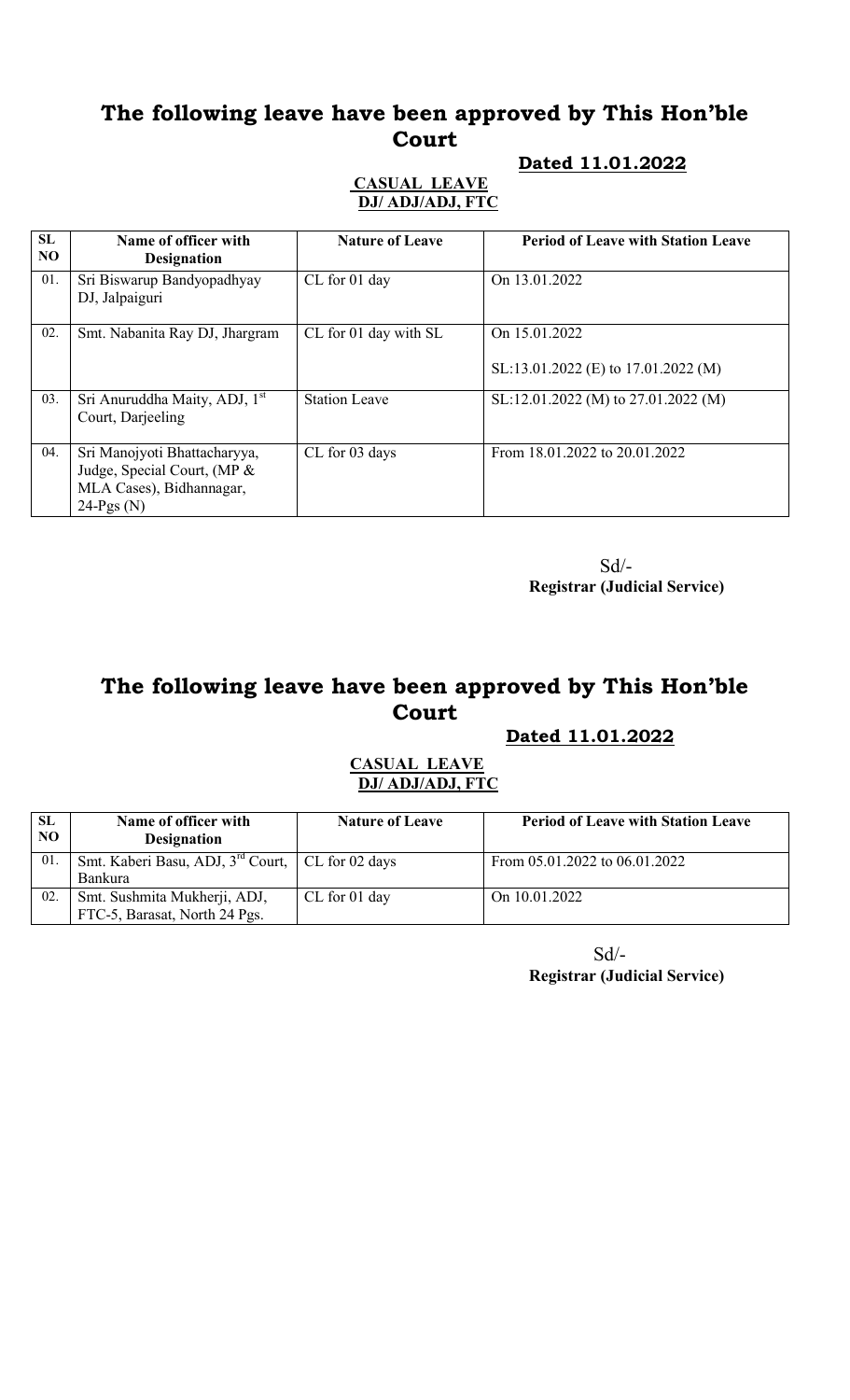# The following leave have been approved by This Hon'ble Court

## Dated 13.01.2022

### CASUAL LEAVE DJ/ ADJ/ADJ, FTC

| <b>SL</b><br>N <sub>O</sub> | Name of officer with Designation                                                      | <b>Nature of Leave</b> | <b>Period of Leave with Station Leave</b>                            |
|-----------------------------|---------------------------------------------------------------------------------------|------------------------|----------------------------------------------------------------------|
| 01.                         | Sri Dwijendra Nath Roy Barman<br>ADJ, 2 <sup>nd</sup> Court,<br>Barrackpore, 24pgs(N) | CL for 02 days         | From 24.01.2022 to 25.01.2022<br>SLP:21.01.2022(E) to 27.01.2022(M)  |
| 02.                         | Rupanjana Chakrabarti<br>$ADJ$ , $7th$ Court, Paschim Meddinipur                      | CL for 01 days with SL | On 15.01.2022<br>SL:13.01.2022(E) to 17.01.2022(M)                   |
| 03.                         | Smt. Kaberi Basu, ADJ, 3rd Court,<br><b>Bankura</b>                                   | <b>SL</b>              | SL : From 21.01.2022 (E) to $24.01.2022(M)$ .                        |
| 04.                         | Santanu Jha,<br>DJ, Bankura                                                           | SL                     | SL : From 15.01.2022 (E) to $17.01.2022(M)$ .                        |
| 05.                         | Sanjoy Kumar Das<br>ADJ, 3 <sup>rd</sup> Court, Cooch Behar                           | CL for 02 days with SL | On 04.02.2022 & 07.02.2022<br>$SL: 03.02.2022(E)$ to $08.02.2022(M)$ |
| 06.                         | Jai Prakash Singh<br>ADJ, Chanchal, Malda                                             | CL for 02 days with SL | On 03.02.2022 & 04.02.2022<br>$SL: 02.02.2022$ (E) to 07.02.2022(M)  |
| 07.                         | Sri Chiranjib Bhattacharya<br>ADJ, $15^{th}$ Court, Alipore, 24 Pgs (S)               | CL for 02 days         | 24.01.2022 & 25.01.2022<br>SLP: 21.01.2022 (E) to 25.01.2022 (E).    |

 Sd/- Registrar (Judicial Service)

# The following leave have been approved by This Hon'ble Court

## Dated 13.01.2022

## CASUAL LEAVE DJ/ ADJ/ADJ, FTC

| <b>SL</b><br>N <sub>O</sub> | <b>Name of officer with Designation</b>       | <b>Nature of Leave</b> | <b>Period of Leave with Station Leave</b> |
|-----------------------------|-----------------------------------------------|------------------------|-------------------------------------------|
| 01.                         | Sri Asim Kumar Debnath                        | CL for 02 days         | On 06.01.2022 & 07.01.2022                |
|                             | ADJ, 1 <sup>st</sup> Court, Howrah            |                        |                                           |
| 02.                         | Smt. Madhumita Roy-II                         | CL for 01 day          | On 10.01.2022                             |
|                             | ADJ, $18^{th}$ Court, Alipore, $24Pgs(S)$     |                        |                                           |
| 03.                         | Sri Arpan Kumar Chattopadhyay                 | CL for 01 day with SL  | On 13.01.2022                             |
|                             | ADJ-cum-Judge, Spl Court (I.E.Act),           |                        | $SL:12.01.2022(E)$ to 14.01.2022 (M)      |
|                             | Berhampore, Murshidabad                       |                        |                                           |
| 04.                         | Sri Bimal Kanti Bera                          | CL for 02 days         | On 10.01.2022 11.01.2022                  |
|                             | ADJ, 1 <sup>st</sup> Court, Durgapur, Paschim |                        |                                           |
|                             | Bardhaman                                     |                        |                                           |

 Sd/- Registrar (Judicial Service)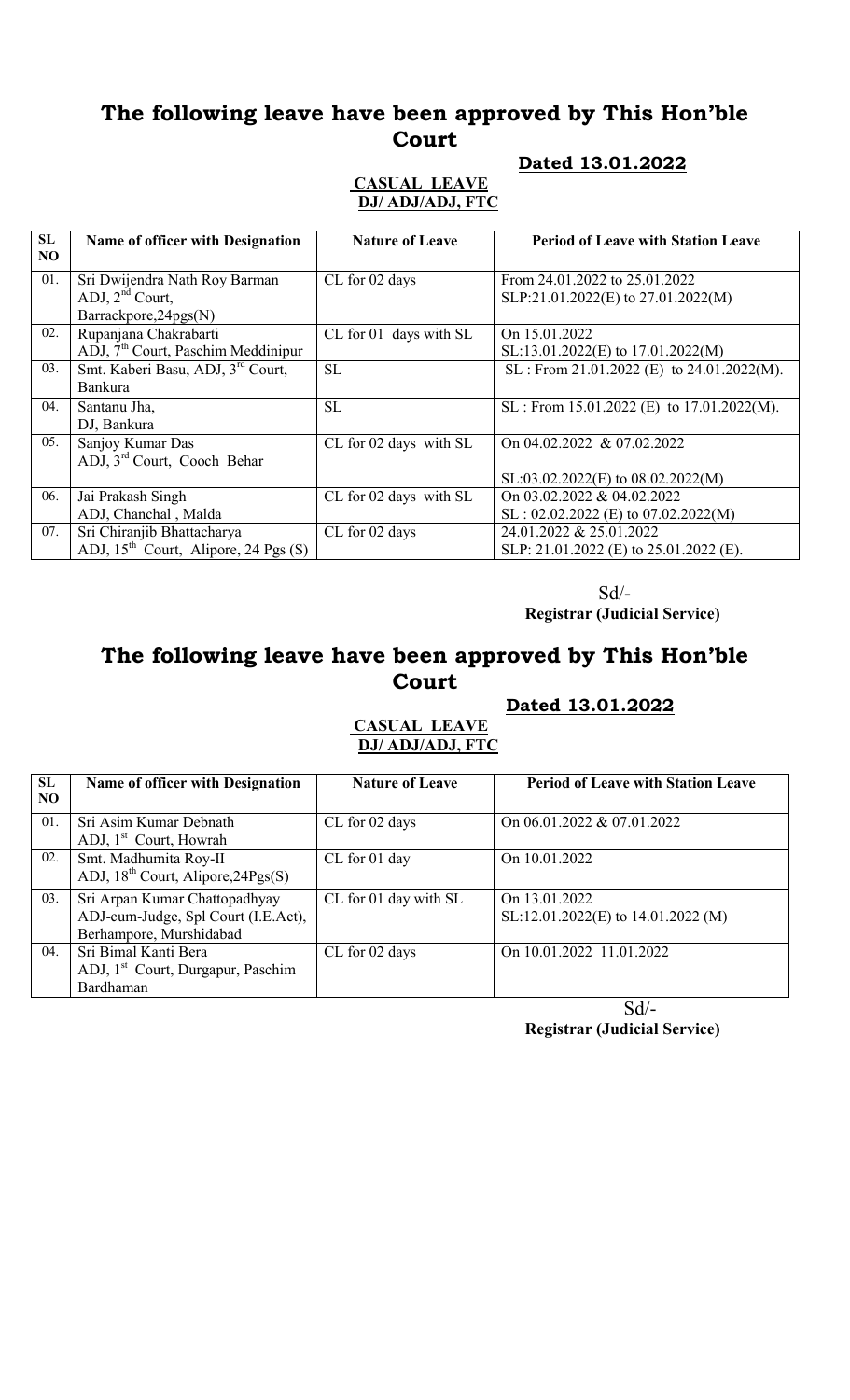# The following leave have been approved by This Hon'ble Court

### Dated 14.01.2022

### CASUAL LEAVE DJ/ ADJ/ADJ, FTC

| SL<br>N <sub>O</sub> | Name of officer with<br><b>Designation</b>            | <b>Nature of Leave</b> | <b>Period of Leave with Station Leave</b> |
|----------------------|-------------------------------------------------------|------------------------|-------------------------------------------|
| 01.                  | Sri Bibhuti Narayan Singh, ADJ,<br>FTC II, Jalpaiguri | CL for 01 day with SLP | On 24.01.2022                             |
|                      |                                                       |                        | SLP: 21.01.2022 (E) to 25.01.2022 (M)     |
| 02.                  | Smt. Smita Gaurisaria, ADJ, 1 <sup>st</sup>           | CL for 01 day with SLP | On 15.01.2022                             |
|                      | Court, Tamluk, Purba Medinipur                        |                        |                                           |
|                      |                                                       |                        | SLP: 13.01.2022 (E) to 17.01.2022 (M)     |
| 03.                  | Sri Debanjan Ghosh, ADJ, FTC                          | CL for 01 day          | On 04.02.2022                             |
|                      | II, Asansol, Paschim Bardhaman                        |                        |                                           |
|                      |                                                       |                        | SLP: 03.02.2022 (E) to 07.02.2022 (M)     |
| 04.                  | Smt. Sutapa Saha, ADJ,                                | <b>SLP</b>             | From 15.01.2022 (E) to 17.01.2022 (M)     |
|                      | Ranaghat, Nadia                                       |                        |                                           |

Sd/-

Registrar (Judicial Service)

# The following leave have been approved by This Hon'ble Court

Dated 14.01.2022

CASUAL LEAVE DJ/ ADJ/ADJ, FTC

| SL<br>NO. | Name of officer with<br><b>Designation</b>                                                  | <b>Nature of Leave</b> | <b>Period of Leave with Station Leave</b> |
|-----------|---------------------------------------------------------------------------------------------|------------------------|-------------------------------------------|
| 01.       | Sri Samyajit Mukhopadhyay,<br>ADJ, 1 <sup>st</sup> Court, Barrackpore,<br>North 24 Parganas | CL for 02 days         | From 10.01.2022 to 11.01.2022             |
| 02.       | Sri Chinmay Chattopadhyay II,<br>ADJ, $2nd$ Court, Jhargram                                 | CL for 01day           | On 07.01.2022                             |

Sd/- Registrar (Judicial Service)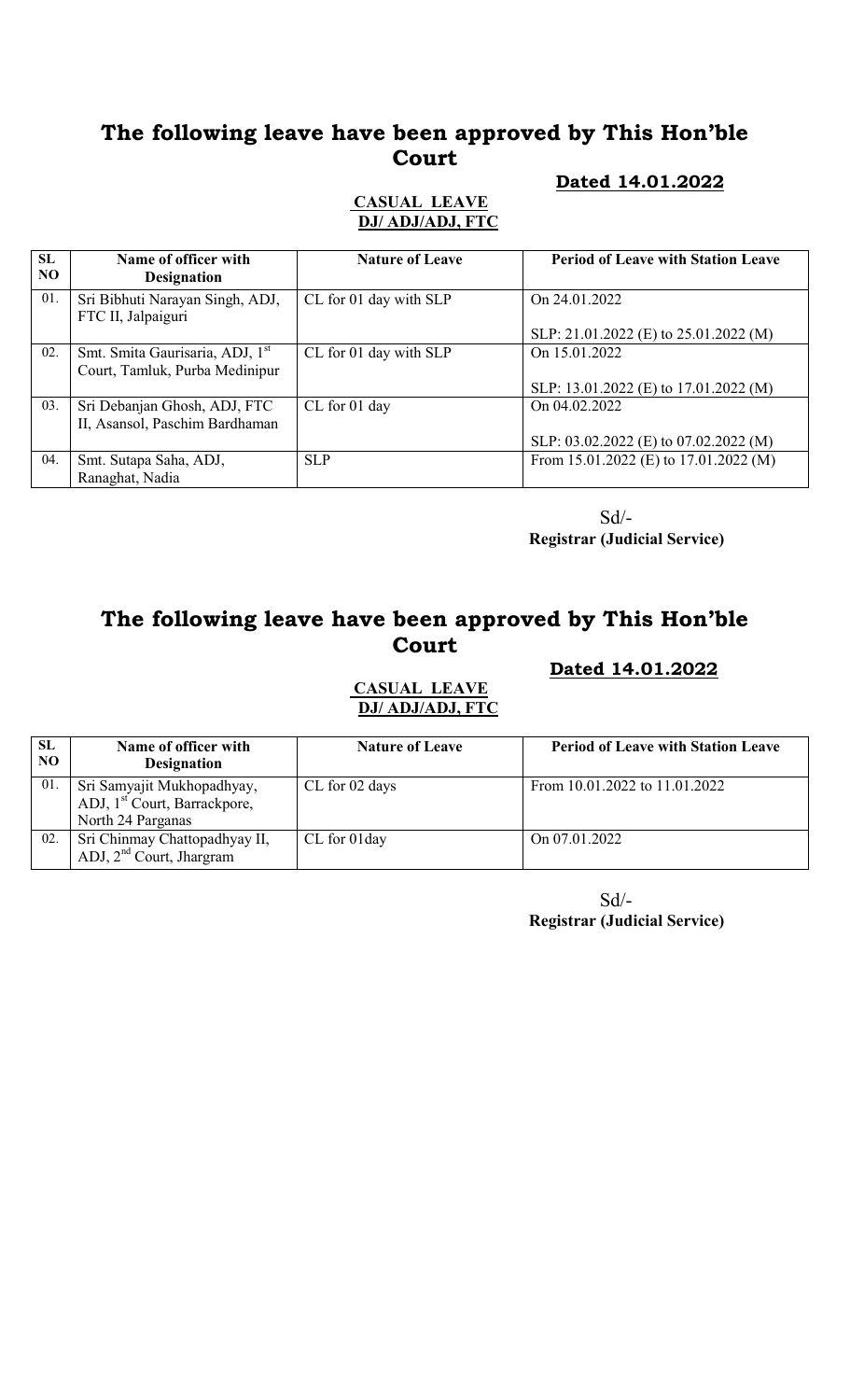### AS/RJS- /2022 **Dated:** 10.01.2022

## ADJ

| SL<br>NO | Name of officer with<br><b>Designation</b> | <b>Nature of Leave</b>   | <b>Period of Leave with Station Leave</b> |
|----------|--------------------------------------------|--------------------------|-------------------------------------------|
| 01.      | Smt. Papiya Das<br>ADJ, Alipurduar         | Earned Leave for 06 days | From 02.02.2022 to 07.02.2022             |

# ACJM

| SL<br>NO. | Name of officer with<br><b>Designation</b> | <b>Nature of Leave</b>   | <b>Period of Leave with Station Leave</b> |
|-----------|--------------------------------------------|--------------------------|-------------------------------------------|
| 02.       | Sri Pabitra Sen<br>ACJM, Kalyani, Nadia    | Earned Leave for 08 days | From 13.01.2022 to 20.01.2022             |

| SL<br>N <sub>O</sub> | Name of officer with<br><b>Designation</b>                                         | <b>Nature of Leave</b>   | <b>Period of Leave with Station Leave</b> |
|----------------------|------------------------------------------------------------------------------------|--------------------------|-------------------------------------------|
| 03.                  | Smt. Sangeeta Let,<br>$CJ(JD)$ , 1 <sup>st</sup> Court, Tamluk,<br>Purba Medinipur | Earned Leave for 13 days | From 17.01.2022 to 29.01.2022             |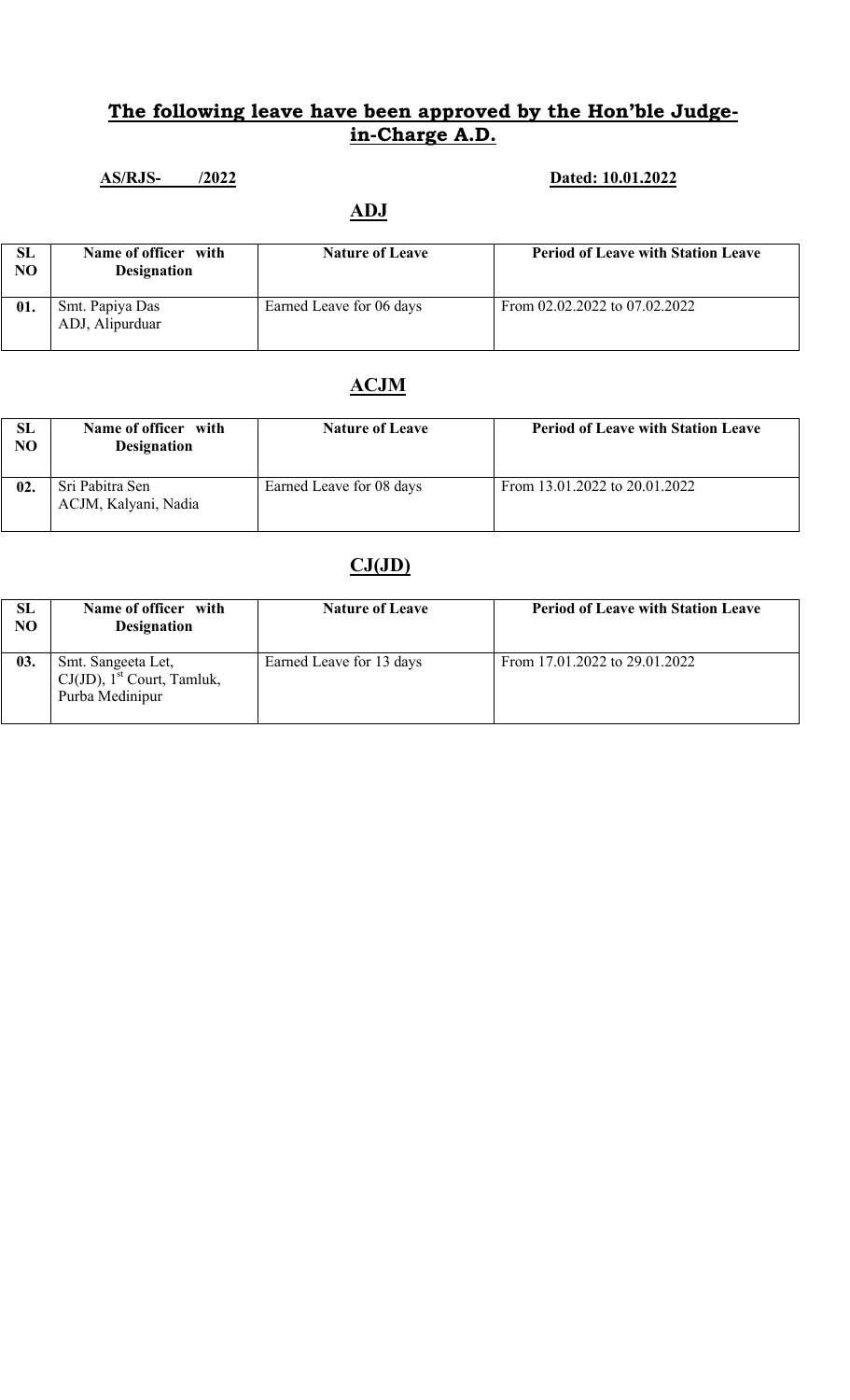# AS/RJS- /2022 Dated: 10.01.2022

## ADJ

| SL<br>NO | Name of officer with<br><b>Designation</b>                  | <b>Nature of Leave</b>     | <b>Period of Leave with Station Leave</b> |
|----------|-------------------------------------------------------------|----------------------------|-------------------------------------------|
| 01.      | Smt. Barnali Dasgupta, ADJ,<br>FTC-II, Lalbagh, Murshidabad | Commuted Leave for 24 days | From 01.12.2021 to 24.12.2021             |

| <b>SL</b><br>NO | Name of officer with<br><b>Designation</b>              | <b>Nature of Leave</b>  | <b>Period of Leave with Station Leave</b> |
|-----------------|---------------------------------------------------------|-------------------------|-------------------------------------------|
| 02.             | Sri Kallol Ghosh, $CJ(JD)$ , $2nd$<br>Court, Jalpaiguri | Earned Leave for 01 day | On 25.11.2021                             |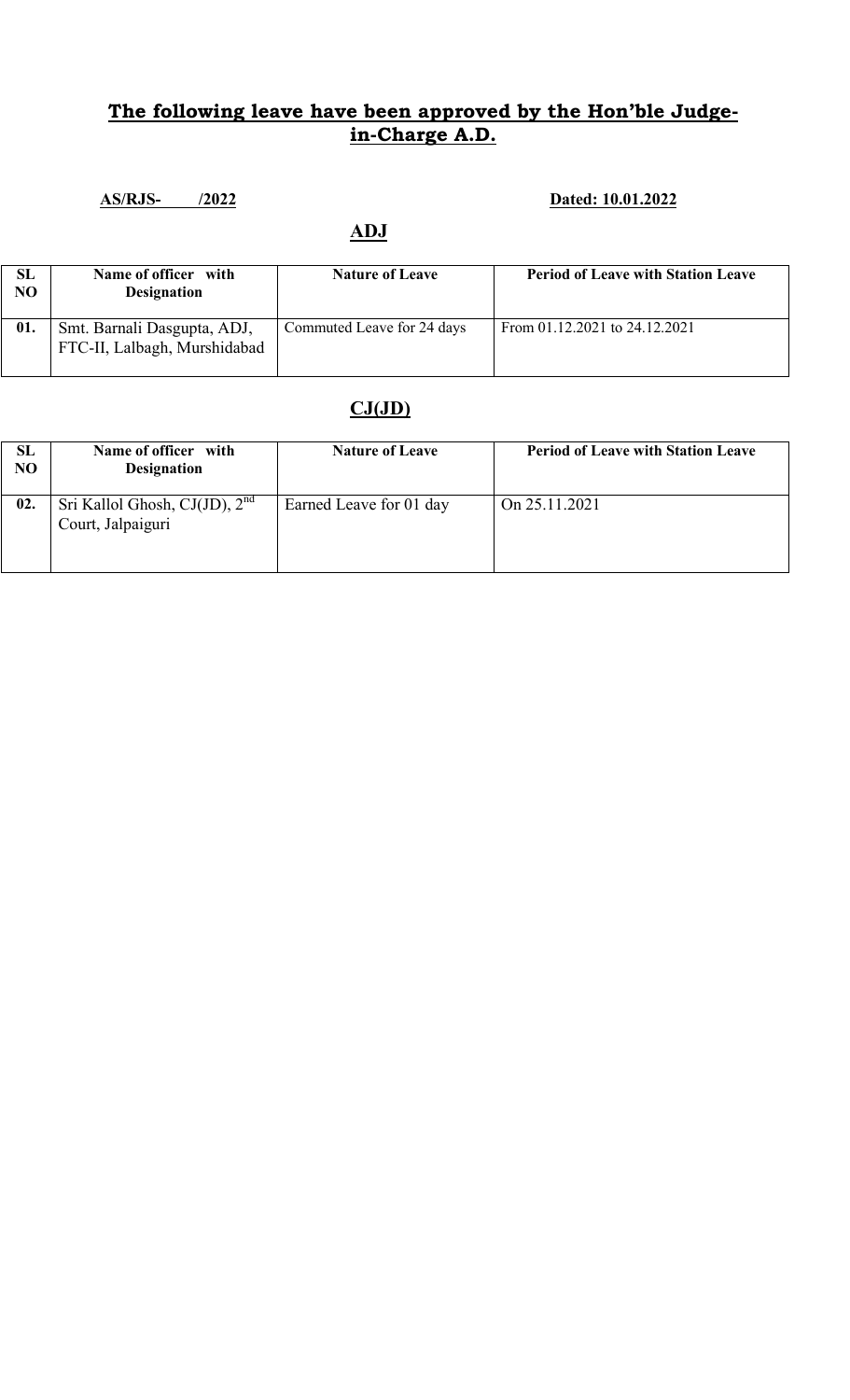### AS/RJS- /2022 **Dated: 13.01.2022**

### DJ/ADJ

| SL<br>NO | Name of officer with<br><b>Designation</b>                                         | <b>Nature of Leave</b>   | <b>Period of Leave with Station Leave</b> |
|----------|------------------------------------------------------------------------------------|--------------------------|-------------------------------------------|
| 01.      | Dr. Moumita Bhattacharya<br>ADJ, 2 <sup>nd</sup> Court, Contai, Purba<br>Medinipur | Earned Leave for 07 days | From 15.01.2022 to 21.01.2022             |

# ADJ, FTC/ CJ(SD)

| SL<br>NO | Name of officer with<br><b>Designation</b>                                        | <b>Nature of Leave</b>   | <b>Period of Leave with Station Leave</b> |
|----------|-----------------------------------------------------------------------------------|--------------------------|-------------------------------------------|
| 02.      | Sri Mrityunjay Karmakar,<br>Judge, Small Causes Court,<br>Sealdah, $24$ Pgs $(S)$ | Earned Leave for 06 days | From 24.01.2022 to 29.01.2022             |

## CJM

| <b>SL</b><br>NO | Name of officer with<br><b>Designation</b>               | <b>Nature of Leave</b>   | <b>Period of Leave with Station Leave</b> |
|-----------------|----------------------------------------------------------|--------------------------|-------------------------------------------|
| 03.             | Sri Debasis Chowdhuri<br>CJM, Tamluk, Purba<br>Medinipur | Earned Leave for 05 days | From 15.01.2022 to 19.01.2022             |

| <b>SL</b><br>NO | Name of officer with<br><b>Designation</b>                                         | <b>Nature of Leave</b>       | <b>Period of Leave with Station Leave</b> |
|-----------------|------------------------------------------------------------------------------------|------------------------------|-------------------------------------------|
| 04.             | Smt. Keya Bala<br>$\text{CJ (JD)}$ , $2^{\text{nd}}$ Court, Rampurhat,<br>Birbhum. | Maternity Leave for 180 days | From 17.01.2022 to 15.07.2022             |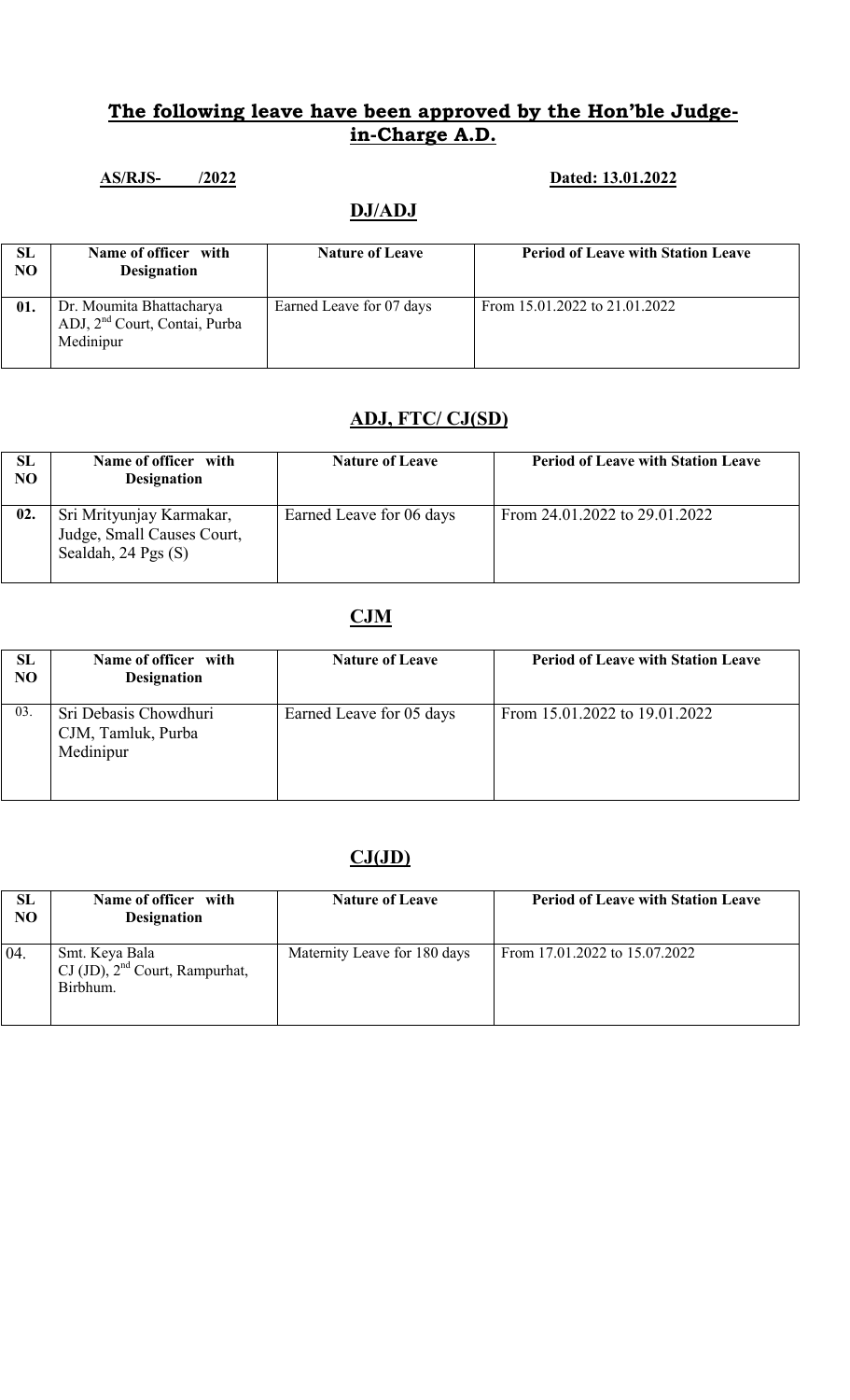### AS/RJS- /2022 2022 Dated: 13.01.2022

## ADJ, FTC/ CJ(SD)

| SL             | Name of officer with    | <b>Nature of Leave</b>   | <b>Period of Leave with Station Leave</b> |
|----------------|-------------------------|--------------------------|-------------------------------------------|
| N <sub>O</sub> | <b>Designation</b>      |                          |                                           |
| 01.            | Smt. Chandraprova       | Earned Leave for 03 days | From 04.01.2022 to 06.01.2022             |
|                | Chakraborty             |                          |                                           |
|                | ADJ, FTC-3, Diamond     |                          |                                           |
|                | Harbour, $24$ Pgs $(S)$ |                          |                                           |

### CJM/ACJM

| <b>SL</b><br>NO | Name of officer with<br><b>Designation</b>                           | <b>Nature of Leave</b>        | <b>Period of Leave with Station Leave</b> |
|-----------------|----------------------------------------------------------------------|-------------------------------|-------------------------------------------|
| 02.             | Smt. Jayati Saha<br>CJM, Nadia,                                      | Commuted Leave for 06 days    | From 19.10.2021 to 24.10.2021             |
| 03.             | Smt. Chanda Hasmat,<br>$ACJM$ , $2nd$ Court, Lalbagh,<br>Murshidabad | Earned Leave for 03 days      | From 27.12.2021 to 29.12.2021             |
|                 |                                                                      | Commuted Leave for 07<br>days | From 30.12.2021 to 05.01.2022             |

## **JM**

| <b>SL</b><br>N <sub>O</sub> | Name of officer with<br><b>Designation</b>                                  | <b>Nature of Leave</b>                                                 | <b>Period of Leave with Station Leave</b> |
|-----------------------------|-----------------------------------------------------------------------------|------------------------------------------------------------------------|-------------------------------------------|
| 04.                         | Smt. Ananya Chatterjee<br>JM, 3 <sup>rd</sup> Court, Alipore, 24 Pgs<br>(S) | Child Care Leave for 90 days<br>in continuation of Maternity<br>Leave. | From $15.01.2022$ to $14.04.2022$         |

## JM

| <b>SL</b><br>N <sub>O</sub> | Name of officer with<br><b>Designation</b>                        | <b>Nature of Leave</b>   | <b>Period of Leave with Station Leave</b> |
|-----------------------------|-------------------------------------------------------------------|--------------------------|-------------------------------------------|
| 05.                         | Smt. Sremoyee<br>Chakraborty, JM, $2nd$<br>Court, Ranaghat, Nadia | Earned Leave for 05 days | From 20.01.2022 to 24.01.2022             |

| SL<br>N <sub>O</sub> | Name of officer with<br><b>Designation</b>                                                         | <b>Nature of Leave</b>          | <b>Period of Leave with Station Leave</b> |
|----------------------|----------------------------------------------------------------------------------------------------|---------------------------------|-------------------------------------------|
| 06.                  | Sri Rajarshi Mukherjee<br>CJ(JD), Additional Court,<br>Jangipur, Murshidabad                       | Earned leave or 08 days         | From 17.12.2021 to 24.12.2021             |
| 07.                  | Smt. Tamali Ghosh<br>Civil Judge (Jr.Div), $4^{\text{th}}$<br>Court, Alipore, South 24<br>Parganas | Commuted Leave for 03<br>days   | From 05.01.2022 to 07.01.2022             |
| 08.                  | Smt. Nupur Mahato<br>$CJ(JD)$ , on probation<br>Purulia                                            | Quarantine leave for 05<br>days | From 03.01.2022 to 07.01.2022             |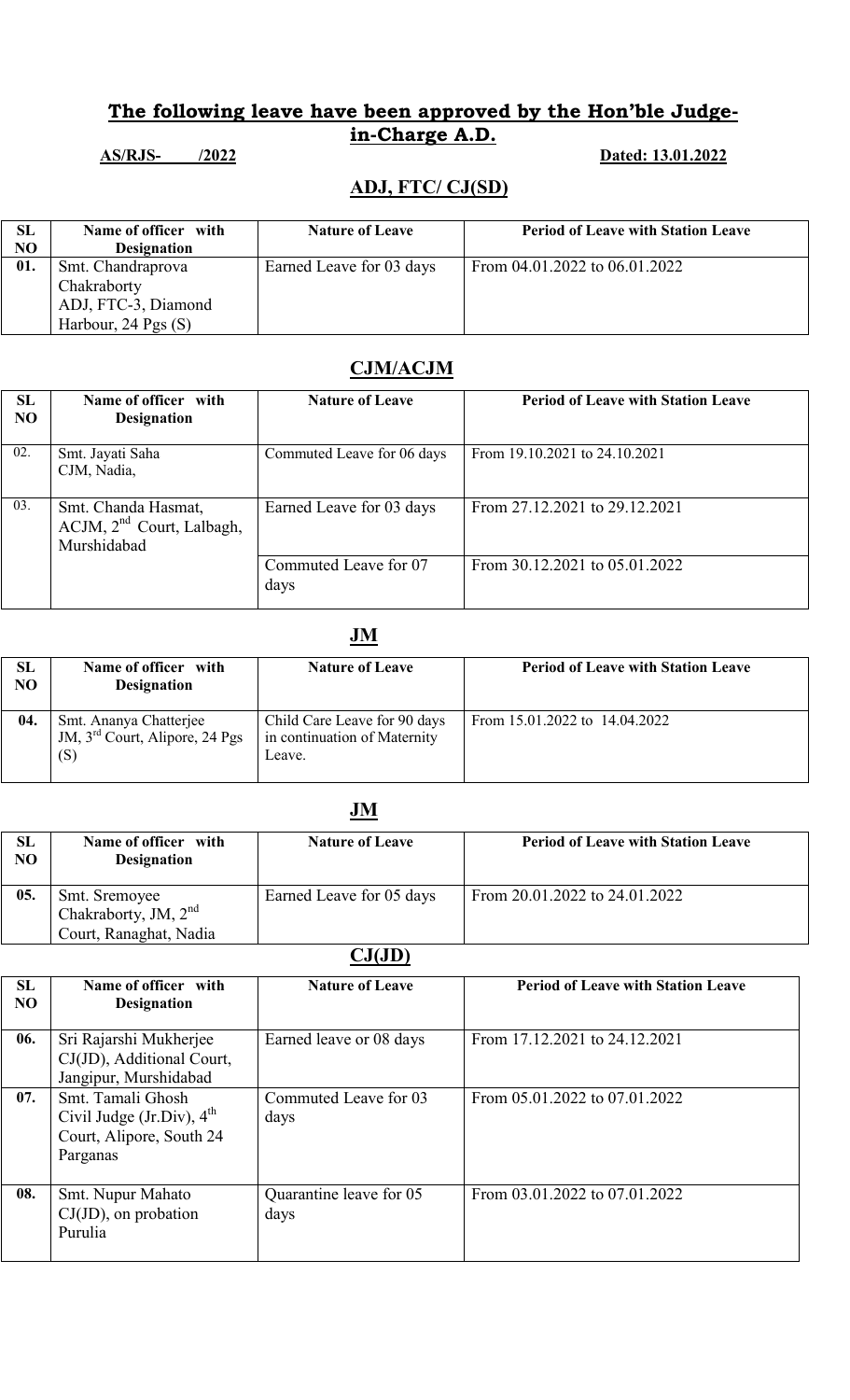# AS/RJS- /2022 Dated: 14.01.2022

## DJ/ADJ

| <b>SL</b><br>N <sub>O</sub> | Name of officer with<br><b>Designation</b>                                           | <b>Nature of Leave</b>   | <b>Period of Leave with Station Leave</b> |
|-----------------------------|--------------------------------------------------------------------------------------|--------------------------|-------------------------------------------|
| 01.                         | Sri Sanjay Mukhopadhyay<br>ADJ, 4 <sup>th</sup> Court, Barasat, North<br>24 Parganas | Earned Leave for 07 days | From 17.02.2022 to 23.02.2022             |
| 02.                         | Sri Nirvan Khesong, ADJ,<br>Mathabhanga, Cooch Behar                                 | Earned Leave for 12 days | From 24.01.2022 to 04.02.2022             |
| 03.                         | Sri Plaban Mukherjee, ADJ, 1 <sup>st</sup><br>Court, Jhargram,                       | Earned Leave for 05 days | From 31.01.2022 to 04.02.2022             |
| 04.                         | Sri Jimut Bahan Biswas<br>ADJ, North & Middle<br>Andaman, Mayabunder, A&N<br>Islands | Earned Leave for 12 days | From 31.01.2022 to 11.02.2022             |

### ADJ, FTC/ CJ(SD)

| SL<br>NO | Name of officer with<br><b>Designation</b>                                       | <b>Nature of Leave</b>                        | <b>Period of Leave with Station Leave</b> |
|----------|----------------------------------------------------------------------------------|-----------------------------------------------|-------------------------------------------|
| 05.      | Sri Pukar Pradhan,<br>$CJ(SD)$ , 1 <sup>st</sup> Addl. Court, Purba<br>Bardhaman | Paternity cum Child Care Leave<br>for 17 days | From 19.01.2022 to 04.02.2022             |

| SL<br>N <sub>O</sub> | Name of officer with<br><b>Designation</b>                                                | <b>Nature of Leave</b>     | <b>Period of Leave with Station Leave</b> |
|----------------------|-------------------------------------------------------------------------------------------|----------------------------|-------------------------------------------|
| 06.                  | Smt. Amrita Dey<br>$CJ(JD)$ , 1 <sup>st</sup> Additional Court,<br>Alipoe, $24$ Pgs $(S)$ | Commuted Leave for 60 days | From 17.01.2022 to 17.03.2022             |